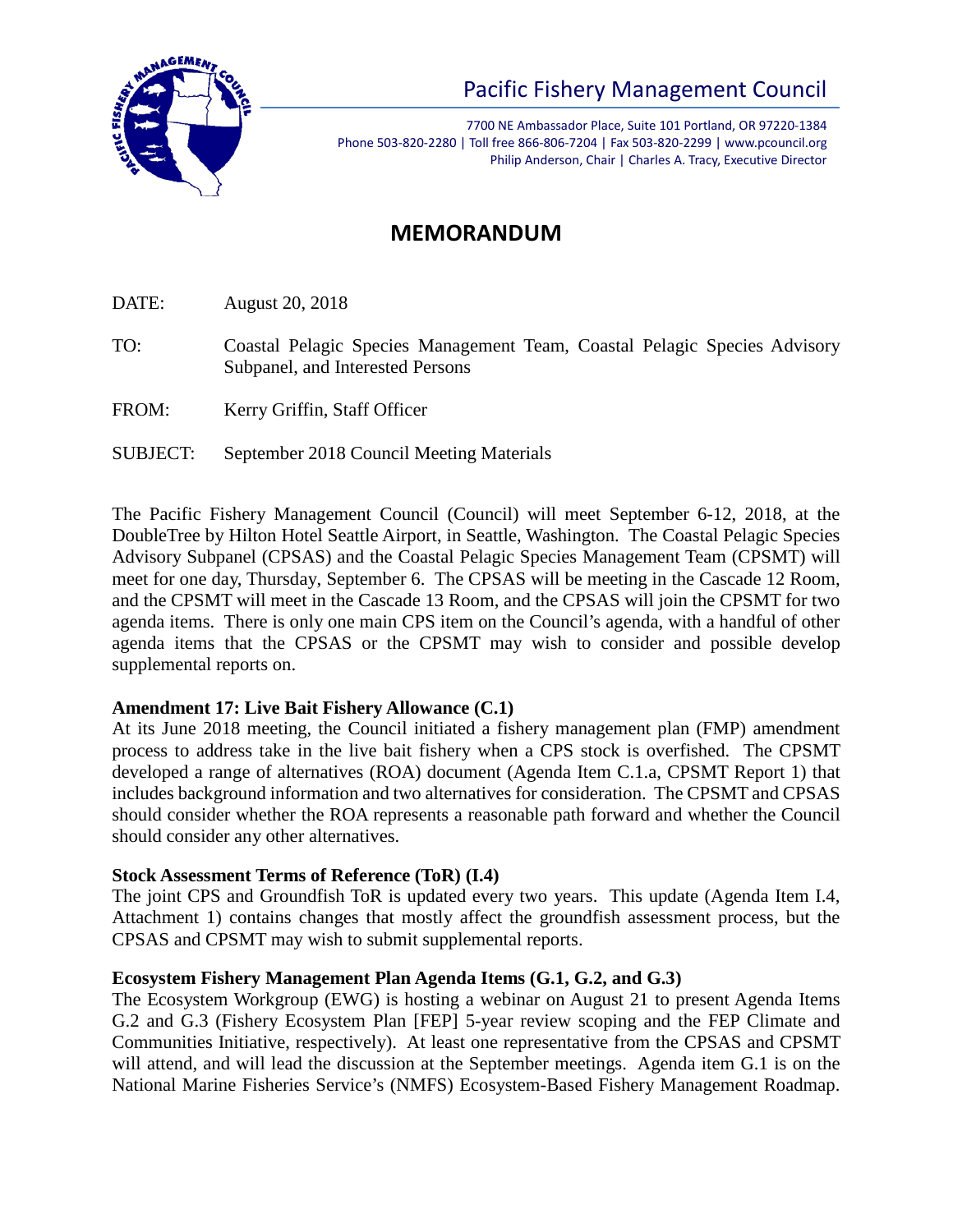Each of these is included in the CPS agendas, and the CPSMT and CPSAS may wish to provide supplemental comments.

#### **Membership Appointments and Council Operating Procedures (F.6)**

The three-year terms of all advisory subpanel members, eight at-large members of the Scientific and Statistical Committee, and four non-agency members and the tribal members of the Habitat Committee expire on December 31, 2018. Beginning with this meeting and finalizing at the November meeting, the Council will consider the composition of each advisory body and recommend any needed revisions to associated COPs. Applications for the next three-year term for those advisory bodies listed above will be solicited soon after the September meeting. Please also note that Dr. James Hilger has been nominated by the Southwest Fisheries Science Center (SWFSC) to fill the CPSMT seat currently held by Dr. Emmanis Dorval.

#### **Discussion Items**

The CPSMT agenda includes time to discuss upcoming work products for the November 2018 meeting. These are stock assessment prioritization and CPS management categories. These two items are for discussion only, and intended to learn from and provide feedback to the lead authors on the two products.

Enclosed are September agenda materials for your review. Thank you for your continued participation in the Council process and for your part in maintaining sustainable fisheries on the U.S. West Coast.

KFG:kma

Enclosures:

- 1. Agenda Item A.5 Council Meeting Agenda
- 2. Agenda Item B.1 Open Comment
- 3. Agenda Item C.1 Amendment 17: Live Bait Fishery Allowance
- 4. Agenda Item I.4 Stock Assessment Terms of Reference
- 5. Agenda Item G.1 –Ecosystem-Based Fishery Management Roadmap
- 6. Agenda Item G.2 FEP 5-year Review Scoping
- 7. Agenda Item G.3 Climate and Communities Initiative
- 8. Agenda Item F.6 Membership Appointments and COPs
- 9. Agenda Item F.7 Future Council Meeting Agenda and Workload Planning
- 10. CPSAS Agenda
- 11. CPSMT Agenda
- 12. SSC Agenda
- 13. Hotel Information
- 14. Roster

PFMC 08/16/18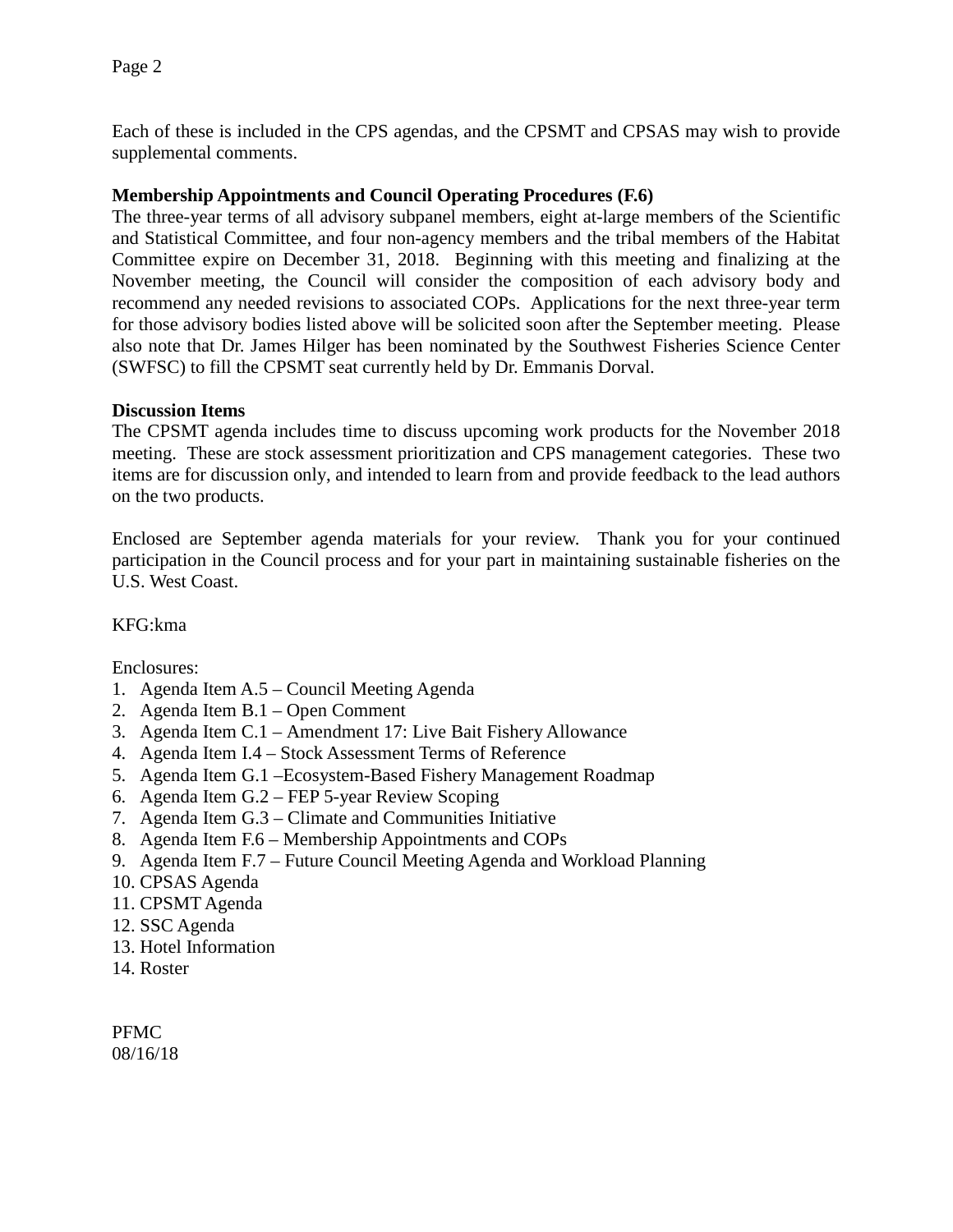

7700 NE Ambassador Place, Suite 101 Portland, OR 97220-1384 Phone 503-820-2280 | Toll free 866-806-7204 | Fax 503-820-2299 | www.pcouncil.org Philip Anderson, Chair | Charles A. Tracy, Executive Director

## **MEMORANDUM**

DATE: August 20, 2018

TO: Enforcement Consultants

FROM: Jim Seger, Staff Officer

SUBJECT: September 2018 Council Meeting Materials

The Pacific Fishery Management Council (Council) and its advisory bodies will meet September 5-12, 2018, at the Doubletree by Hilton Hotel Seattle Airport, 18740 International Blvd., Seattle, Washington 98188; telephone, 206-246-8600.

The Enforcement Consultants (EC) will meet in the *Cascade 3/4 Room* on *Friday, September 7* starting at *8 a.m.* and as necessary thereafter, through Tuesday, September 11. Enclosed are materials for items on the EC Agenda and additional items that might be of interest to you.

JLS:rdd

Enclosures:

- 1. Agenda Item A.5, Proposed Council Meeting Agenda
- 2. EC Agenda
- 3. HC Agenda
- 4. LC Agenda
- 5. CPSAS Agenda
- 6. CPSMT Agenda
- 7. GAP Agenda
- 8. GMT Agenda
- 9. HMSAS Agenda
- 10. HMSMT Agenda
- 11. C.1: Amendment 17: Live Bait Fishery Allowance
- 12. G.2: Fishery Ecosystem Plan Five-Year Review Scoping
- 13. H.2: Final Recommendations on Non-Deep-Set Buoy Gear Exempted Fishing Permits (EFPs)
- 14. I.2: Amendment 28 Essential Fish Habitat and Rockfish Conservation
- 15. I.3: Endangered Species Act Consultation on Eulachon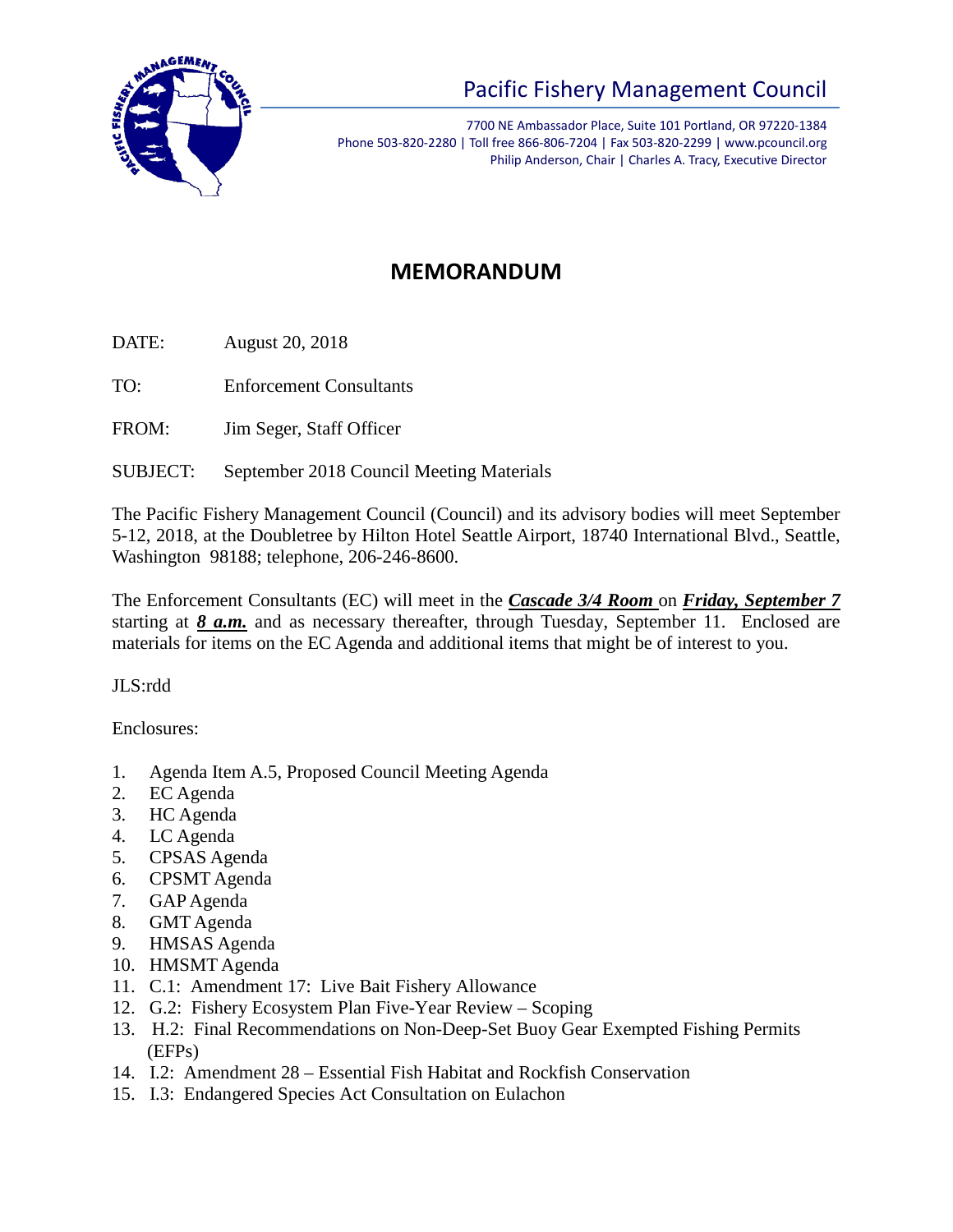- 16. I.7: Five-Year Catch Share Follow On Action Preliminary Action
- 17. J.1: 2019 Catch Sharing Plan and Annual Regulations
- 18. I.8: Continuing Midwater Trawl and Gear EFP and Salmon Bycatch Provisions in New EFPs
- 19. I.10: Inseason Adjustments—Final Action
- 20. F.7: Future Council Meeting Agenda and Workload Planning
- 21. Information Report on Data Modernization
- 22. Hotel-related Information
- 23. Council Roster

PFMC 08/08/18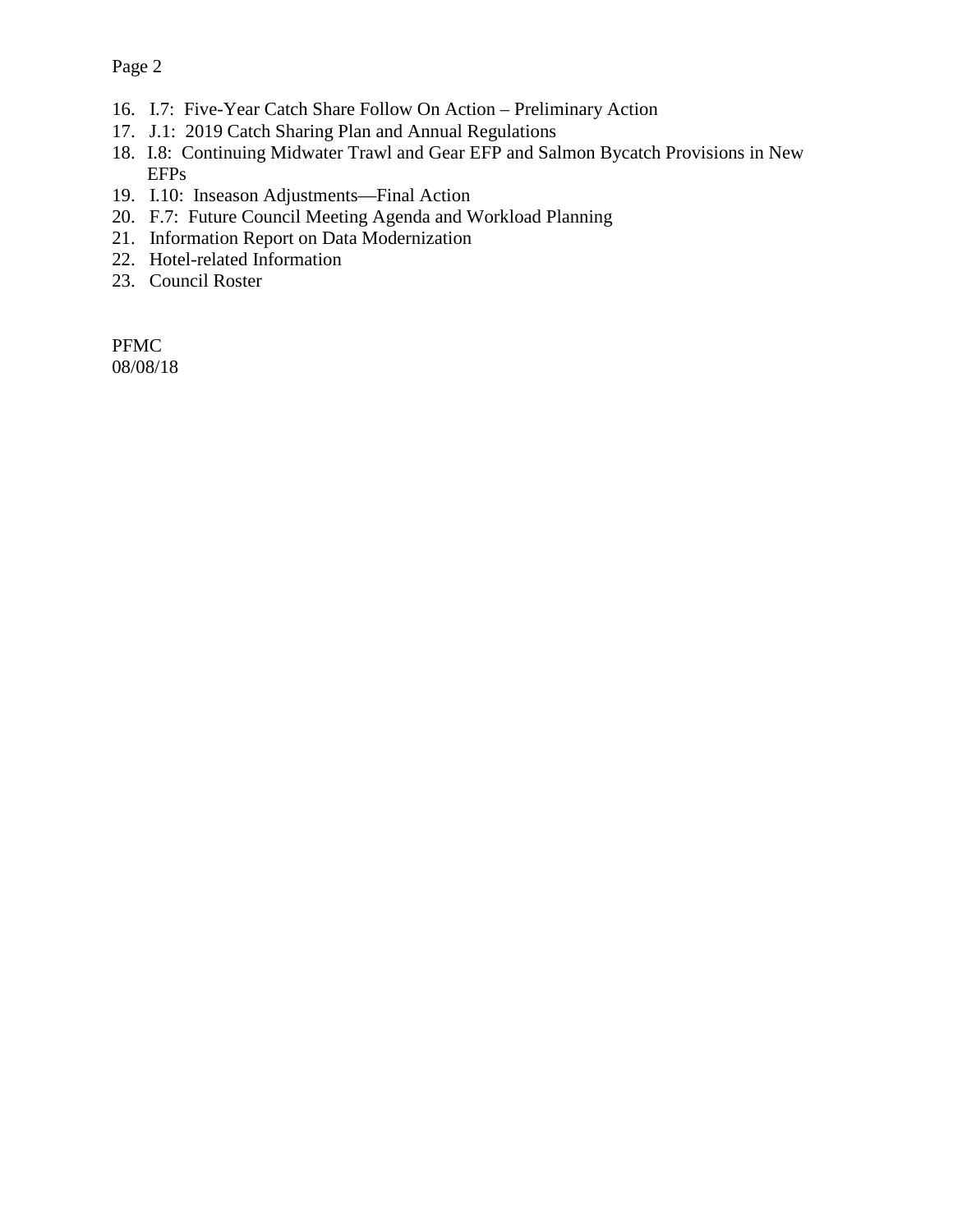

7700 NE Ambassador Place, Suite 101 Portland, OR 97220-1384 Phone 503-820-2280 | Toll free 866-806-7204 | Fax 503-820-2299 | www.pcouncil.org Philip Anderson, Chair | Charles A. Tracy, Executive Director

## **MEMORANDUM**

DATE: August 20, 2018

TO: Ecosystem Advisory Subpanel, Ad Hoc Ecosystem Workgroup, and Interested Persons

FROM: Kit Dahl, Staff Officer

SUBJECT: September 2018 Council Meeting

The Pacific Fishery Management Council (Council) will meet September 7-12, 2018, at the Doubletree by Hilton Seattle, Washington. The Ecosystem Advisory Subpanel (EAS) and the Ad Hoc Ecosystem Workgroup (EWG) will meet Thursday and Friday, September 6-7. The EAS will be in Cascade 5-6 and the EWG will be in Cascade 7-8.

There are three agenda topics under the Ecosystem heading. I have also included the briefing materials for C.7, Future Council Meeting Agenda and Workload Planning. Summaries of these topics follow.

### G.1 West Coast Ecosystem-Based Fishery Management Roadmap Implementation

In 2016 NMFS released an Ecosystem-Based Fishery Management (EBFM) Road Map document. This Road Map recommends that NMFS develop regional Road Map implementation plans to take into account the particular nature and challenges of each U.S. marine ecosystem. A Western Road Map Implementation Plan (WRIP) for the California Current Ecosystem (CCE) was released earlier this year for review and comment by September 30. This agenda item is an opportunity for the Council to articulate comments on the WRIP it would like to submit to NMFS.

### G.2 Fishery Ecosystem Plan Five-Year Review – Scoping

The Pacific Coast Fishery Ecosystem Plan (FEP) was finalized in 2013 and calls for a review after five years. This agenda item is an opportunity for the Council to decide on the scope of any such review.

## G.3 Fishery Ecosystem Plan Climate and Communities Initiative Update

In September 2017, the Council adopted this initiative based on input from the EAS, EWG, and other advisory bodies. The "Climate and Communities Initiative" name emphasizes that the Council's role in responding to the effects of climate change includes the human component of the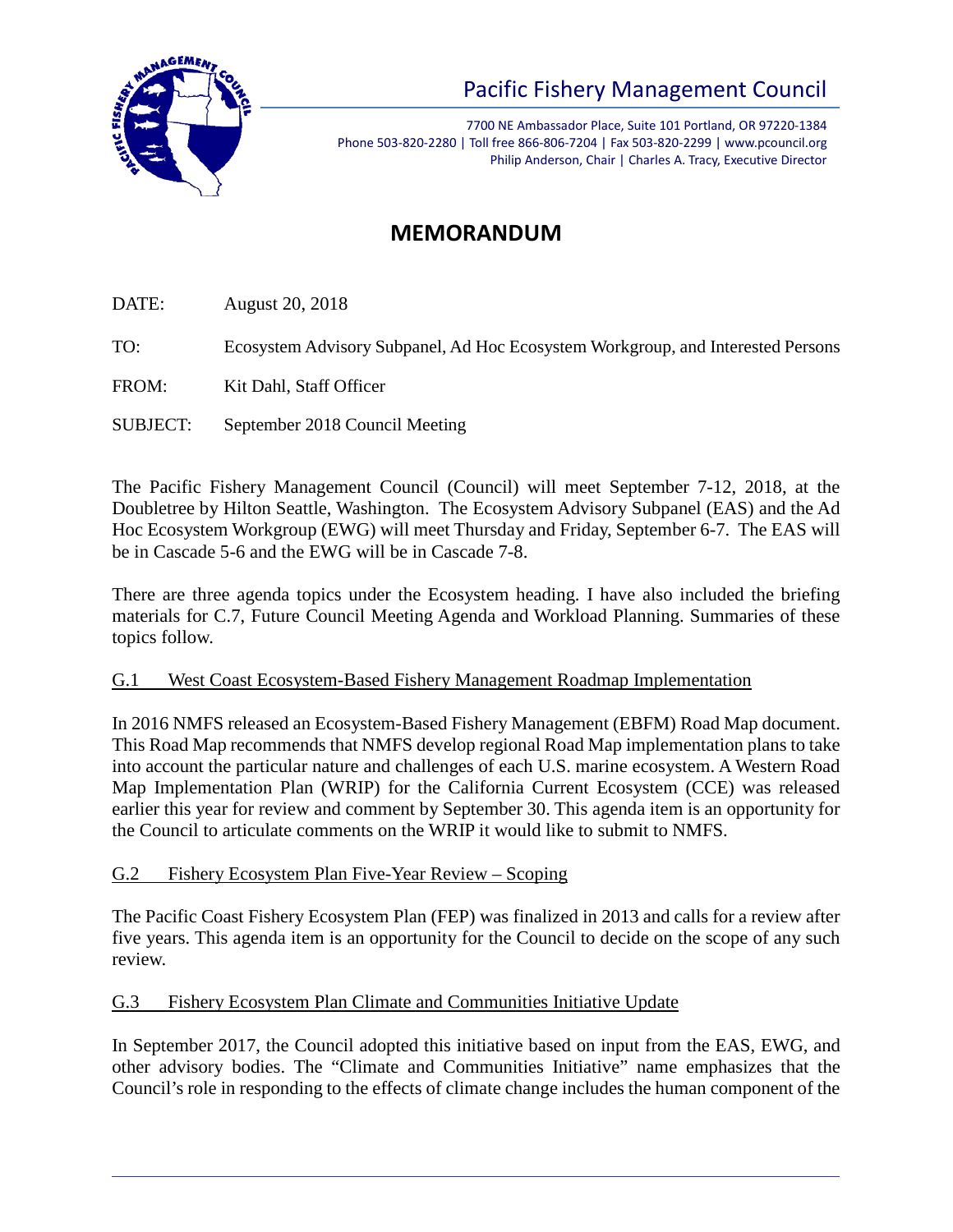ecosystem. The Council last considered what it would do under this agenda at its March 2018 meeting. This agenda item is an opportunity to continue to identify activities to be undertaken under this initiative.

The EWG submitted reports for the advance briefing book for agenda items G.2 and G.3. In addition, the EWG organized a webinar on August 21 to help other Council advisory bodies and the public develop recommendations on these two topics. Webinar discussions could contribute to the drafting of supplemental EAS and EWG reports.

## F.6 Membership Appointments and Council Operating Procedures

The three-year terms of all advisory subpanel members expire on December 31, 2018. Beginning with this meeting and finalizing at the November meeting, the Council will consider the composition of each advisory body and recommend any needed revisions to associated COPs. The EAS should consider whether the current subpanel composition adequately represents the range of stakeholders, and if appropriate, recommend changes.

To help you keep abreast of topics at future Council meetings, I am including the materials for Agenda Item F.7, Future Council Meeting Agenda and Workload Planning. You may wish to provide comments on what topics are proposed and at what meetings.

Paper copies of referenced briefing materials are enclosed. In addition, you may also obtain electronic copies of all the meeting materials on our website at [http://www.pcouncil.org/council](http://www.pcouncil.org/council-operations/briefing-books/)[operations/briefing-books/.](http://www.pcouncil.org/council-operations/briefing-books/) We also post supplemental briefing materials on our website, as they become available after distribution of the advanced briefing book.

## KRD:rdd

Enclosures:

- 1. Agenda Item A.5: Council Agenda
- 2. Agenda Item G.1: West Coast Ecosystem-Based Fishery Management Roadmap Implementation
- 3. Agenda Item G.2: Fishery Ecosystem Plan Five-Year Review Scoping
- 4. Agenda Item G.3: Fishery Ecosystem Plan Climate and Communities Initiative Update
- 5. Agenda Item F.6: Membership Appointments and Council Operating Procedures
- 6. Agenda Item F.7: Future Council Meeting Agenda and Workload Planning
- 7. EAS and EWG Agendas
- 8. Informational Reports
- 9. Hotel-related information
- 10. Council Roster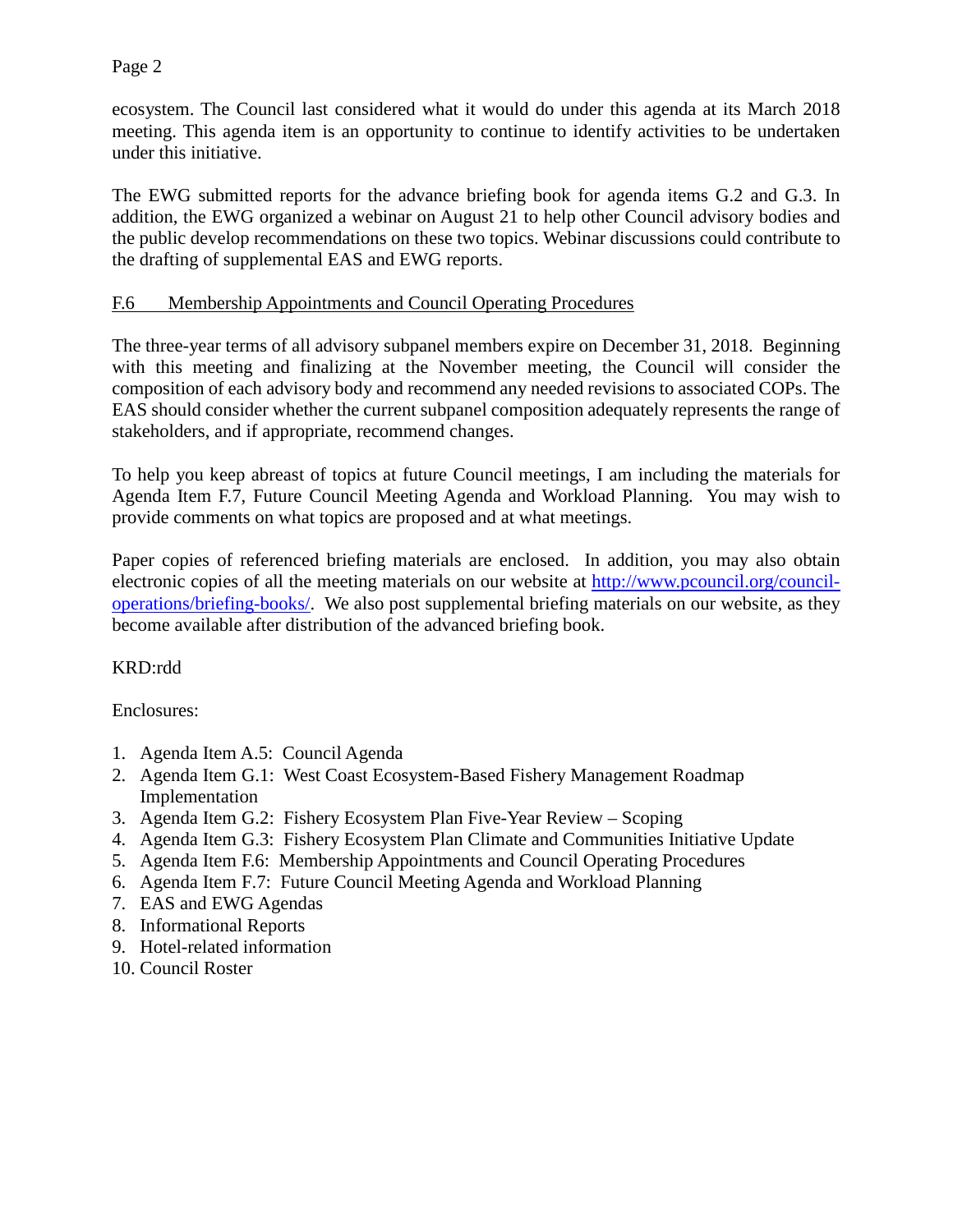

7700 NE Ambassador Place, Suite 101 Portland, OR 97220-1384 Phone 503-820-2280 | Toll free 866-806-7204 | Fax 503-820-2299 | www.pcouncil.org Philip Anderson, Chair | Charles A. Tracy, Executive Director

## **MEMORANDUM**

DATE: August 20, 2018

- TO: Groundfish Advisory Subpanel, Groundfish Management Team, and Groundfish Interested Persons
- FROM: Mr. Todd Phillips, Groundfish Staff Officer
- SUBJECT: September Council Meeting Materials

The Pacific Fishery Management Council (Council) and its advisory bodies will meet September 5-12 the Doubletree by Hilton Hotel Seattle Airport, 18740 International Boulevard, Seattle, WA 98188. The Groundfish Management Team (GMT) and Groundfish Advisory Subpanel (GAP) meetings will begin at 8 a.m. on Saturday, September 8 in Cascade 7/8 and Cascade 9/10, respectively.

The Council is scheduled to consider several important groundfish agenda items and related matters of interest, including:

- Matters raised during the Open Comment Period;
- Habitat;
- Research and Data Needs Document Final Adoption;
- West Coast Ecosystem-Based Fishery Management Roadmap Implementation;
- Fishery Ecosystem Plan Five-Year Review Scoping;
- Climate and Communities Initiative Update;
- Legislative Matters;
- Reports from the West Coast Region and Northwest Fisheries Science Center;
- Amendment 28 Essential Fish Habitat and Rockfish Conservation Implementation Update;
- Review Draft Incidental Take Statement for Endangered Species Act Consultation on Eulachon;
- Groundfish and Coastal Pelagic Species Stock Assessment Terms of Reference Final Action;
- Methodology Review Preliminary Topic Selection;
- Science Improvement Report;
- Five-Year Catch Share Follow On Action Preliminary Action;
- Pacific Halibut: 2019 Catch Sharing Plan and Annual Regulations;
- Electronic Monitoring Program Update and Cost Allocation Procedural Directive;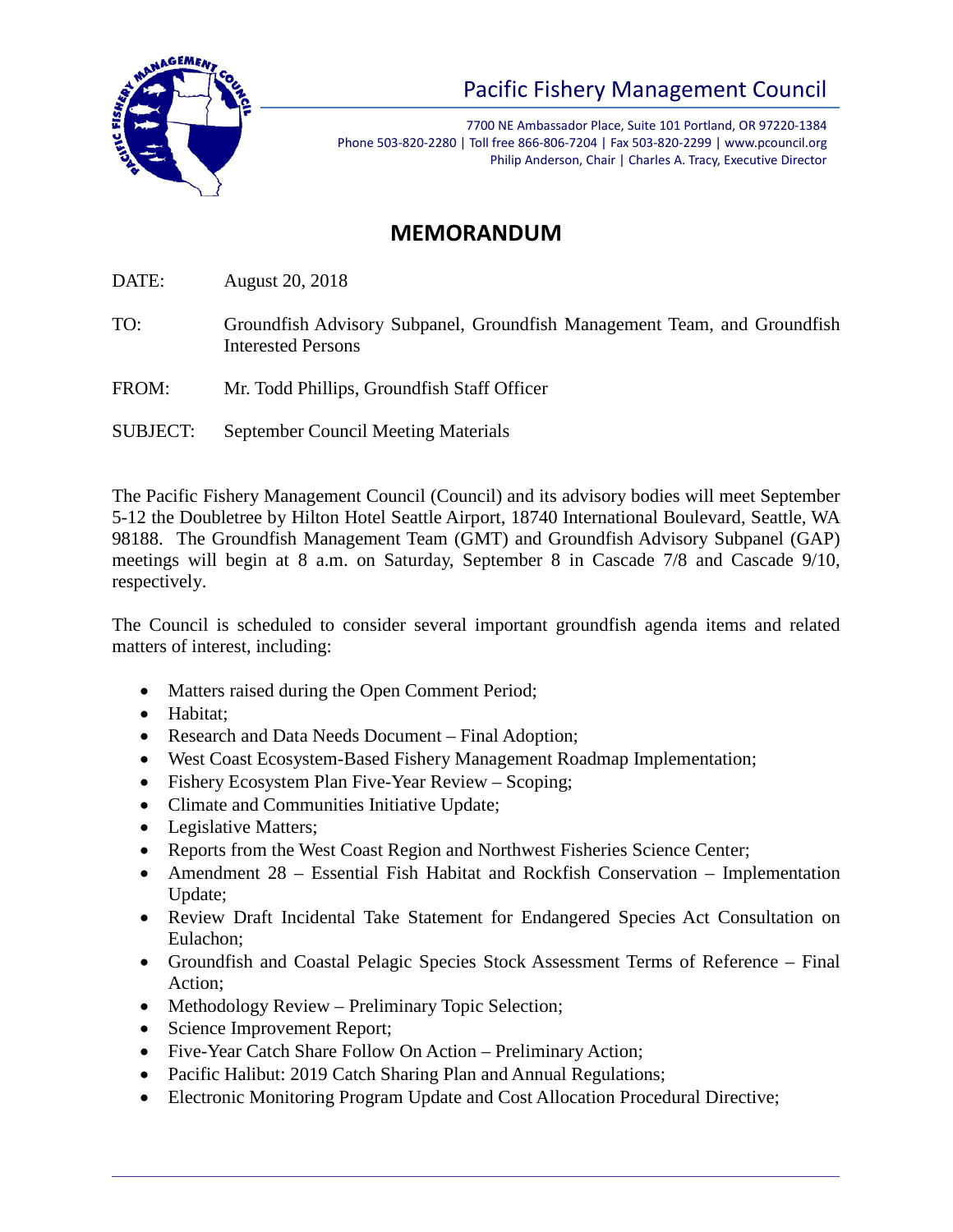- Continuing Midwater Trawl and Gear Exempted Fishing Permit (EFP) and Salmon Bycatch Provisions in New EFPs – Final Recommendations;
- Omnibus Workload Planning Process;
- Adopt Final Inseason Adjustments for 2018;
- Membership Appointments and Council Operating Procedures (COPs); and
- Future Council Meeting Agenda and Workload Planning.

Of particular note, the Council has the opportunity to consider the composition of its advisory bodies and appoint members for three-year terms under Agenda Item F.6, Memberships Appointments and Council Operating Procedures (COPs). The Council will also review and consider revisions to the COPs. Recently, GMT and GAP membership has changed and both groups are scheduled to review their current membership and provide direction to the Council regarding potential changes to their respective compositions to ensure adequate expertise and representation.

This mailing includes the enclosures listed below. Please review these briefing materials in advance to facilitate an efficient meeting week. As always, all briefing materials are also available on the web at [http://www.pcouncil.org/council-operations/council-meetings/current-meeting/.](http://www.pcouncil.org/council-operations/council-meetings/current-meeting/)

Thank you for your commitment to the Council process and management of Pacific groundfish fisheries.

#### TMP:rdd

Enclosures include:

- 1. Agenda Item A.5 Council Meeting Agenda
- 2. Agenda Item B Open Comment Period
- 3. Agenda Item D Habitat
- 4. Agenda Item F.1, F.2, F.3, F.6, and F.7 Administrative Matters
- 5. Agenda Item G Ecosystem
- 6. Agenda Item I Groundfish Management
- 7. Agenda Item J Pacific Halibut
- 8. Enforcement Consultants Agenda
- 9. GAP Agenda
- 10. GMT Agenda
- 11. Ecosystem Advisory Subpanel/Workgroup Agenda
- 12. Scientific Statistical Committee Agenda and Draft Minutes
- 13. Informational Reports
- 14. Hotel-related Information
- 15. Council Roster

PFMC 08/15/18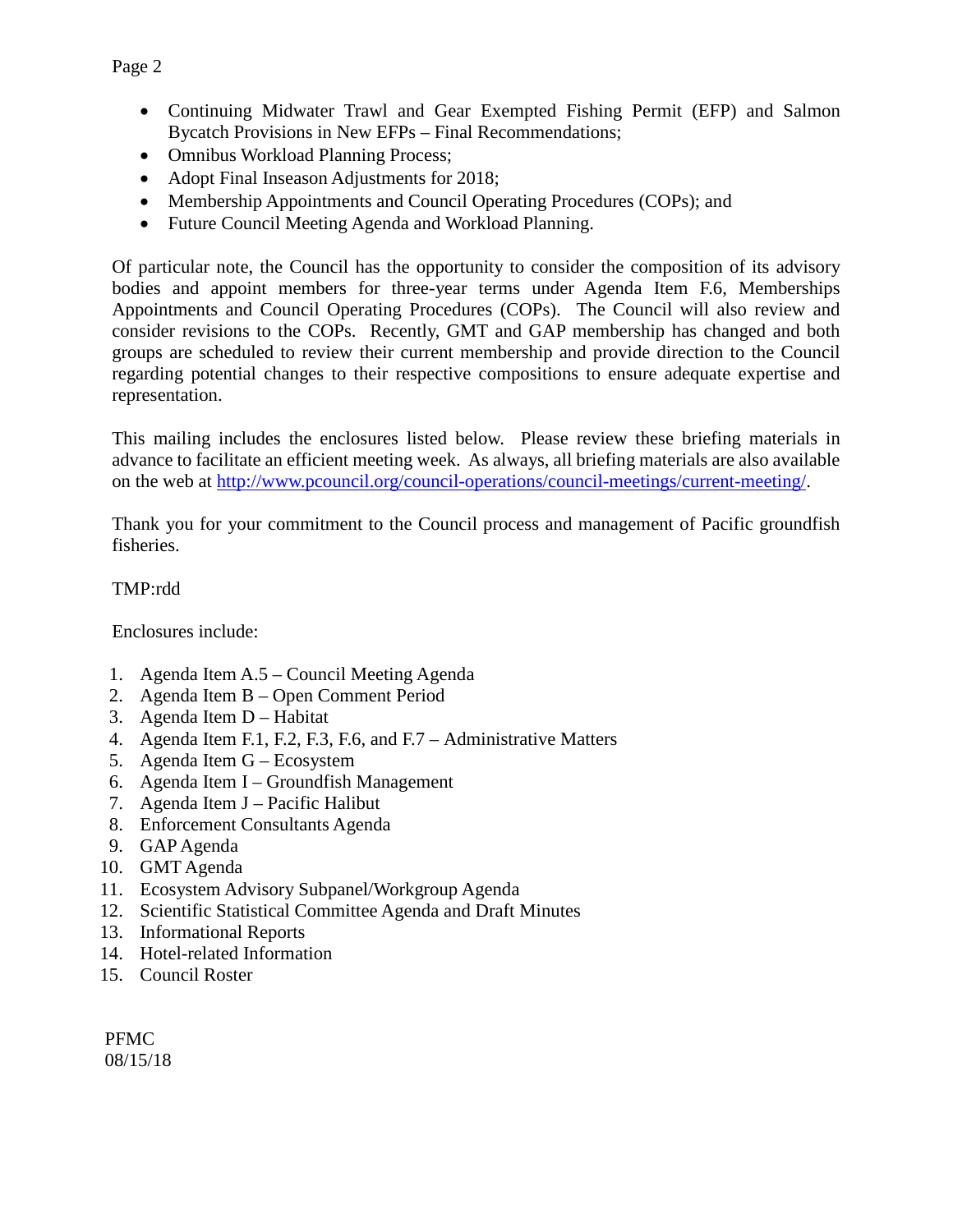

7700 NE Ambassador Place, Suite 101 Portland, OR 97220-1384 Phone 503-820-2280 | Toll free 866-806-7204 | Fax 503-820-2299 | www.pcouncil.org Philip Anderson, Chair | Charles A. Tracy, Executive Director

## **MEMORANDUM**

DATE: August 20, 2018

- TO: Highly Migratory Species Advisory Subpanel, Highly Migratory Species Management Team, and Interested Persons
- FROM: Dr. Kit Dahl, Staff Officer for Highly Migratory Species
- SUBJECT: September 2018 Council Meeting

The Pacific Fishery Management Council (Council) meets September 7-12, 2018, at the DoubleTree by Hilton Seattle Airport in Seattle, Washington. The Highly Migratory Species Advisory Subpanel (HMSAS) and the Highly Migratory Species Management Team (HMSMT) will meet Friday and Saturday, September 7-8. The HMSAS will be in Cascade 12 and the HMSMT will be in Cascade 13. The meetings begin at 8 a.m. each day. Six HMS topics are on the Council agenda. Summaries of these topics follow. I also describe several other items that may be of interest.

### H.1 National Marine Fisheries Service Report

National Marine Fisheries Service (NMFS) West Coast Region will report on HMS Branch activities. The Southwest Fisheries Science Center will report on HMS-related research activities. This agenda item is a briefing, and no Council action will occur under this agenda item.

### H.2 Final Recommendations on Non- Deep-Set Buoy Gear Exempted Fishing Permits (EFPs)

In June, the Council received one non-deep-set buoy gear EFP application submitted by Dr. John Hall to test the use of a 5 nautical mile section of deep-set pelagic longline fishing gear inside the U.S. Exclusive Economic Zone off the West Coast. The Council preliminarily approved the application for public review and will make a final recommendation to NMFS at this meeting. For the September meeting Dr. Hall submitted a slightly revised application specifying that fishing will not occur in waters off of Washington and adding a section discussing how the gear will be actively tended.

### H.3 Recommendations for International Management Activities

NMFS and Council staff will report on regional fishery management organization activities. By the time the Council meets, both the Inter-American Tropical Tuna Commission (IATTC) and Western and Central Pacific Fisheries Commission Northern Committee will have met. The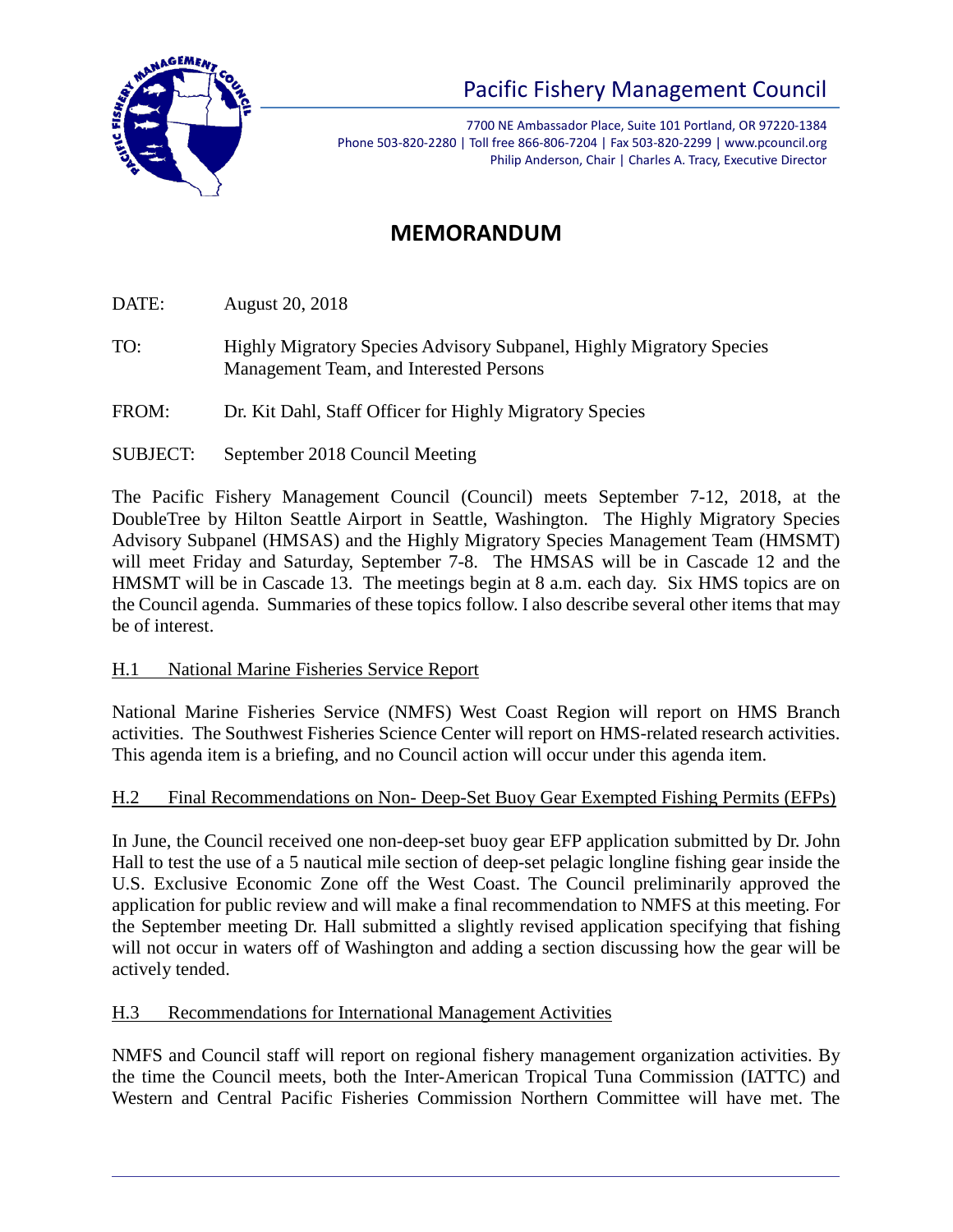principal outcome of these meetings of interest to the Council will be Pacific bluefin tuna management measures. The IATTC also may consider changes to the current tropical tuna measure to address new information on the status of bigeye and yellowfin tunas.

## H.4 Biennial Harvest Specifications and Management Measures

With Amendment 4 to the HMS FMP the biennial management process has a changed schedule and focus. This will be the first biennial process under these changes. NMFS has provided a report summarizing estimates of status determination criteria (maximum sustainable yield, maximum fishing mortality threshold, and minimum stock size threshold), which are used to determine if a stock is subject to overfishing or overfished. This information should be incorporated into the HMS Stock Assessment and Fishery Evaluation (SAFE) Report as part of the biennial process. The Council also has the opportunity to propose management measures to address stock status or other conservation issues.

## H.5 Drift Gillnet Performance Metrics Methodology

The HMSMT has recommended that the random forest regression tree method be used for the purpose of establishing and reporting on drift gillnet fishery bycatch performance. Currently, ratio estimation is used, which likely produces less accurate estimates compared to the regression tree method. In June, the Council requested the Scientific and Statistical Committee review the regression tree methodology and report on its suitability for establishing and reporting on performance metrics. The HMSMT could make additional recommendations on the application of the regression tree method for reporting in June 2019.

### H.6 Swordfish Monitoring and Management Plan

In June, the Council reviewed the 2015 draft of its Swordfish Monitoring and Management Plan. Because of Council and NMFS actions in the intervening years the Plan needs to be updated. In addition, the Council and advisory bodies made recommendations for changes to the Plan. Staff drafted a revised draft of the Plan for Council review.

### Ecosystem Agenda Items

There are three agenda items related to the Council's Fishery Ecosystem (FEP); two of them in particular merit comment by the HMSAS and HMSMT.

The FEP mandates a five-year review; since the plan was finalized in 2013, the five-year review is scheduled to begin this year. Agenda Item G.2 kicks off this process with the Council providing initial guidance on the scope of any such changes. Since September 2017, the Council has been developing ideas for an FEP "Climate and Communities Initiative." The purpose of this Initiative is for the Council to identify ways its management can be more flexible and responsive in the face of climate change, with a special focus on impacts to fishing communities. Agenda Item G.3 is an update on the development of this Initiative.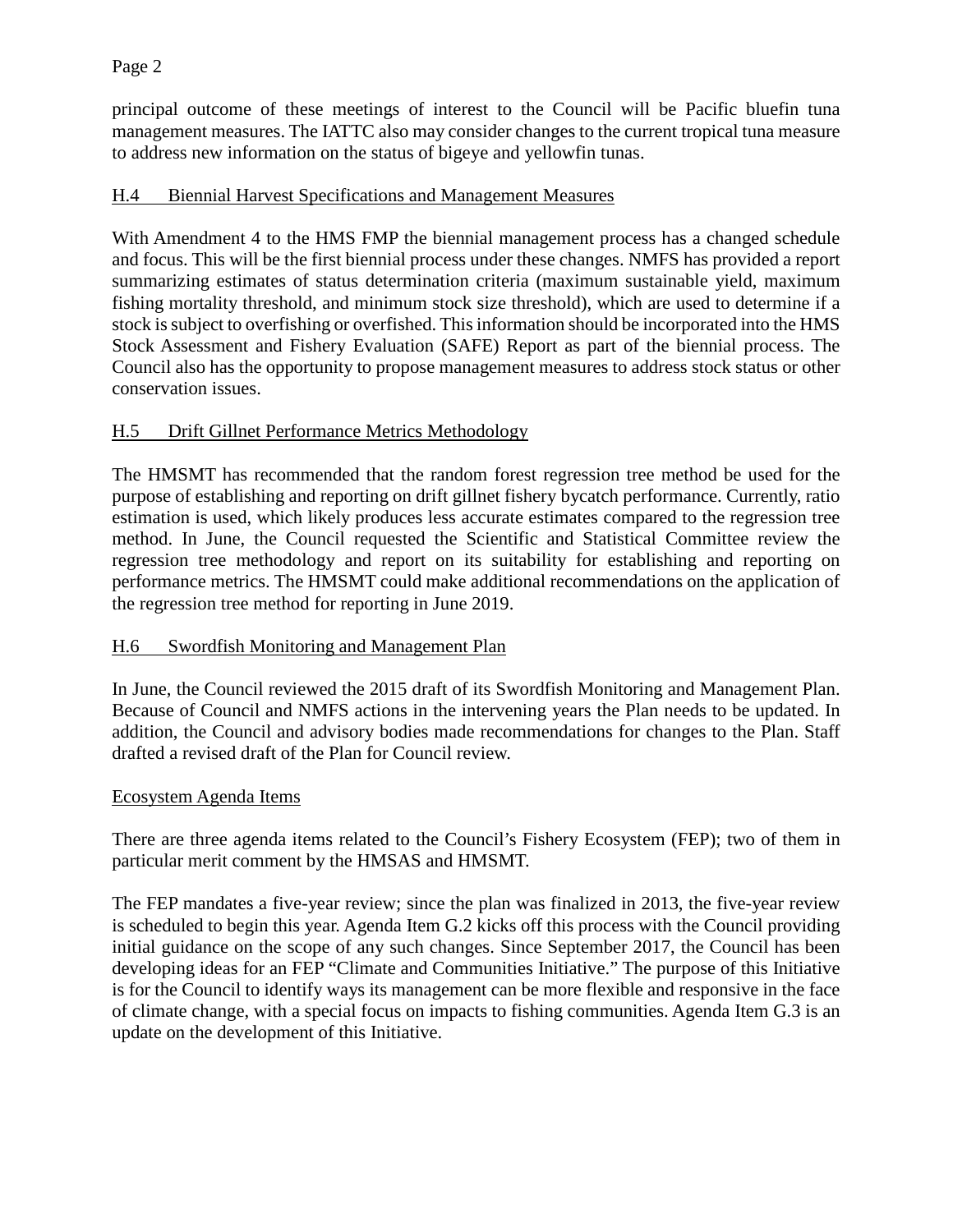The Ad Hoc Ecosystem Workgroup organized a webinar on August 21 to help other Council advisory bodies and the public begin developing their comments and recommendations on these topics. The HMSAS and HMSMT have an opportunity to provide input on these topics.

The third topic, which would be a lower priority for comment, is the West Coast Road Map Implementation Plan (WRIP) for the California Current Ecosystem (CCE). This document describes activities NMFS is planning to further an ecosystem based fishery management approach. At this meeting, the Council has the opportunity to provide comments to NMFS on the Plan before it is finalized. (NMFS set a comment deadline of September 30.)

### F.3 Electronic Monitoring Program Review and Cost Allocation Procedural Directive

NMFS has published a draft Procedural Directive on Cost Allocations in Electronic Monitoring Programs for Federally Managed U.S Fisheries. This Procedural Directive establishes a framework for allocating costs for electronic monitoring programs in federally managed U.S. fisheries between NOAA Fisheries and the fishing industry, and a timeline for implementing the framework. Under this agenda item, the Council is scheduled to formulate its comments on this Directive. The HMSAS in particular may wish to report to the Council on its views about this Directive since it may impact fisheries that are subject to electronic monitoring.

### F.6 Membership Appointments and Council Operating Procedures

The three-year terms of all advisory subpanel members expire on December 31, 2018. Beginning with this meeting and finalizing at the November meeting, the Council will consider the composition of each advisory body and recommend any needed revisions to associated Council Operating Procedures. The HMSAS should consider whether the current subpanel composition adequately represents the range of stakeholders, and if appropriate, recommend changes. Likewise, the HMSMT has the opportunity to submit recommendations on agency representation and whether the membership is adequate to address Council workload.

### F.7 Future Council Meeting Agenda and Workload Planning.

I have also included the materials for this agenda item to help you keep abreast of topics at future Council meetings. You will note that further consideration of the range of alternatives for a deepset buoy gear fishery does not appear on the draft November agenda. In June, the HMSMT recommended removing this topic from the September agenda. While not specifying that it be rescheduled to November, that may have been your intent. But the current planning schedule only contemplates this topic returning in March 2019 for Council action. You may wish to submit a report clarifying your preferences for future Council consideration of this topic.

Paper copies of referenced briefing materials are enclosed. You may obtain electronic copies of all the meeting materials on our website at [http://www.pcouncil.org/council-operations/briefing](http://www.pcouncil.org/council-operations/briefing-books/)[books/.](http://www.pcouncil.org/council-operations/briefing-books/) We also post supplemental briefing materials on our website as they become available after distribution of the advanced briefing book.

As always, thank you for your service to the Council process.

### KRD:ael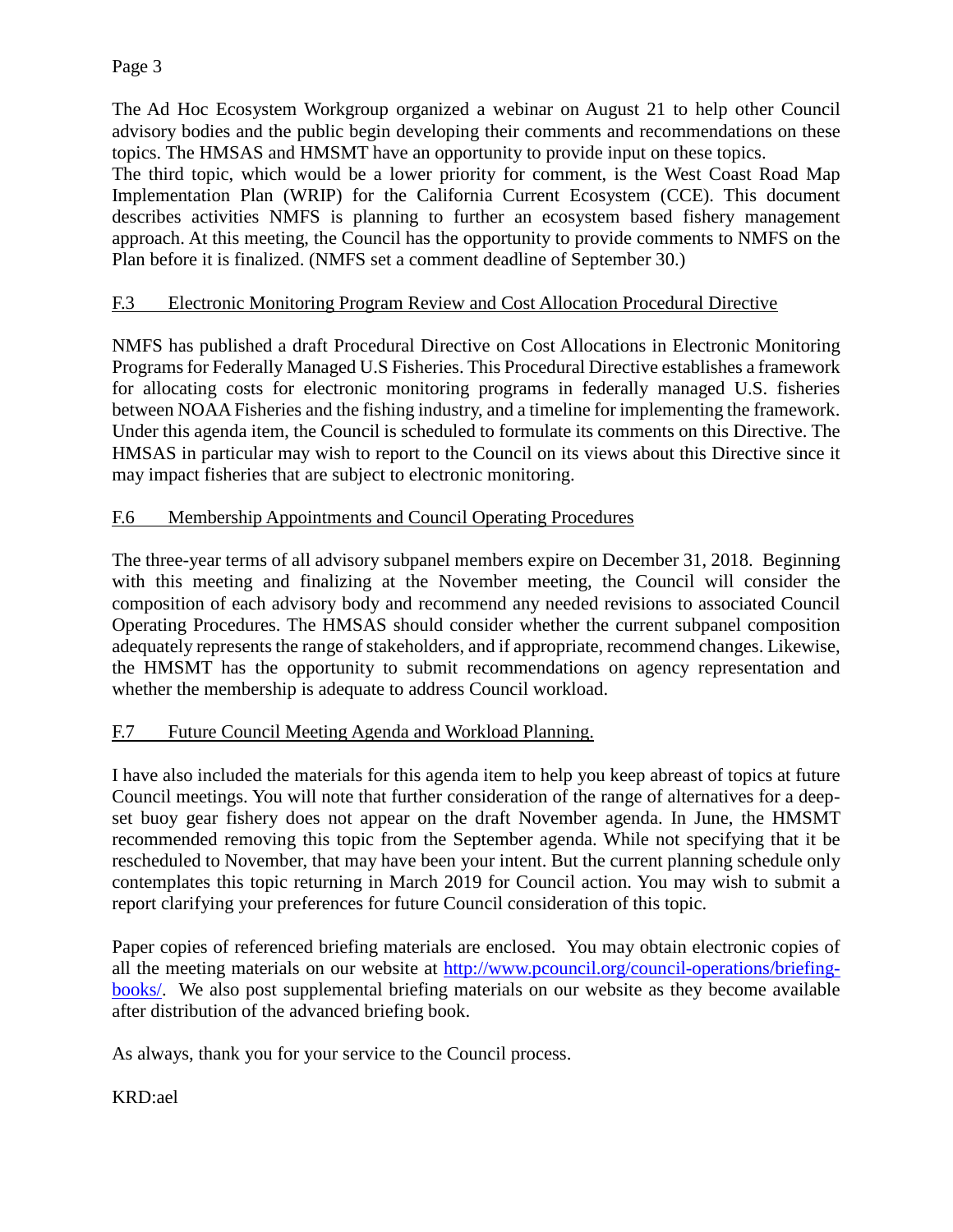Enclosures:

- 1. Agenda Item A.5: Council Meeting Agenda
- 2. Agenda Item H.1: NMFS Report
- 3. Agenda Item H.2: Final Recommendations on Non- Deep-Set Buoy Gear Exempted Fishing Permits (EFPs)
- 4. Agenda Item H.3: Recommendations for International Management Activities
- 5. Agenda Item H.4: Biennial Harvest Specifications and Management Measures
- 6. Agenda Item H.5: Drift Gillnet Performance Metrics Methodology
- 7. Agenda Item H.6: Swordfish Monitoring and Management Plan
- 8. Agenda Item G.1: West Coast Ecosystem-Based Fishery Management Roadmap Implementation
- 9. Agenda Item G.2: Fishery Ecosystem Plan Five-Year Review Scoping
- 10. Agenda Item G.3: Climate and Communities Initiative Update
- 11. Agenda Item F.3: Electronic Monitoring Program Review and Cost Allocation Procedural Directive
- 12. Agenda Item F.6: Membership Appointments and Council Operating Procedures
- 13. Agenda Item F.7: Future Council Meeting Agenda and Workload Planning
- 14. HMSAS and HMSMT Meeting Agendas
- 15. Informational Reports
- 16. Hotel-related Information
- 17. Council Roster

PFMC

8/17/18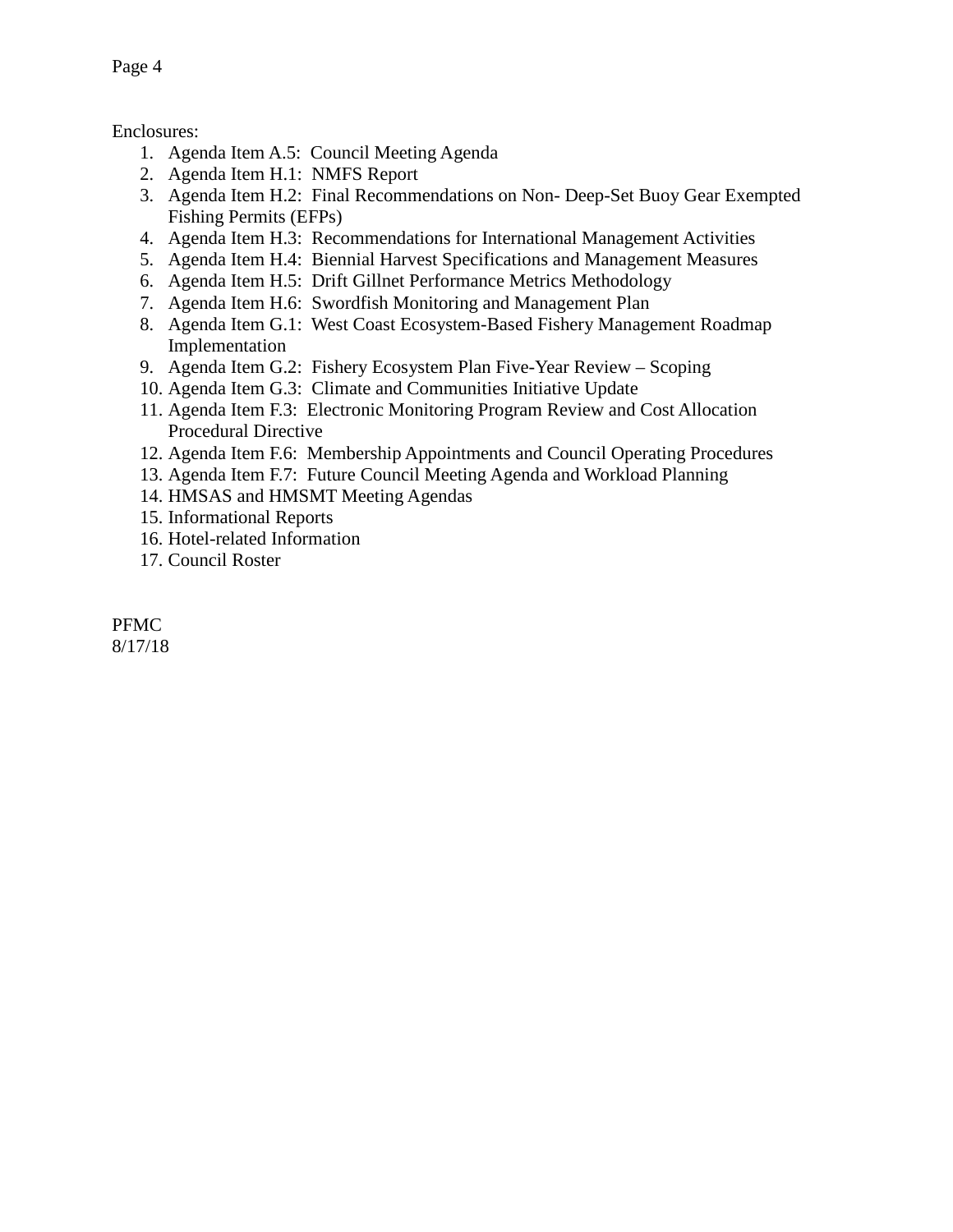

7700 NE Ambassador Place, Suite 101 Portland, OR 97220-1384 Phone 503-820-2280 | Toll free 866-806-7204 | Fax 503-820-2299 | www.pcouncil.org Philip Anderson, Chair | Charles A. Tracy, Executive Director

# **MEMORANDUM**

DATE: August 17, 2018

TO: Salmon Advisory Subpanel, Salmon Technical Team, Model Evaluation Workgroup, and Interested Persons

- FROM: Robin Ehlke, Salmon and Halibut Staff Officer
- SUBJECT: September 2018 Council Meeting

The Pacific Fishery Management Council (Council) will meet September 5-12, 2018, at the Doubletree by Hilton Hotel Seattle Airport in Seattle, WA. The Salmon Advisory Subpanel (SAS), the Salmon Technical Team (STT), and the Model Evaluation Workgroup (MEW) will not be meeting at the September Council meeting, but will meet via webinar on August 22, 2018 to discuss pertinent topics on the Council agenda. The Chairs of these groups are invited to attend.

The Council's September meeting agenda includes topics on salmon and halibut, as well as topics on ecosystem and administration matters that may be of interest.

There are two agenda items on the Council schedule related to salmon management. The first is the final topic selection for the 2018 salmon methodology review (Agenda Item E.1), and the second is an update on the salmon rebuilding plans (Agenda Item E.2). Salmon is on the Council agenda Friday, September 7.

At the April Council meeting, the Council recommended three topics for methodology review in 2018; however, additional topics may be added prior to the final adoption. Currently, the topics listed for methodology review include: 1) documentation of the development of the new Chinook Fishery Regulation Assessment Model (FRAM) base period including algorithms, and review and update the FRAM documentation and User Manual that is currently on the [Council website;](https://www.pcouncil.org/salmon/background/document-library/fishery-regulation-assessment-model-fram-documentation/) 2) Evaluate post-season metrics of model performance for FRAM; and 3) Conduct the technical analysis needed to inform a change of the salmon management boundary line from latitude 40° 05' (Horse Mt.) five miles north to latitude  $40^{\circ}$  10' (into the California KMZ).

Under Agenda Item E.2, the STT will provide a second update on the development of five salmon rebuilding plans. This will include a summary of work completed, future tasks, and the general status of plan development. The Council is scheduled to review the draft plans at the November 2018 Council meeting.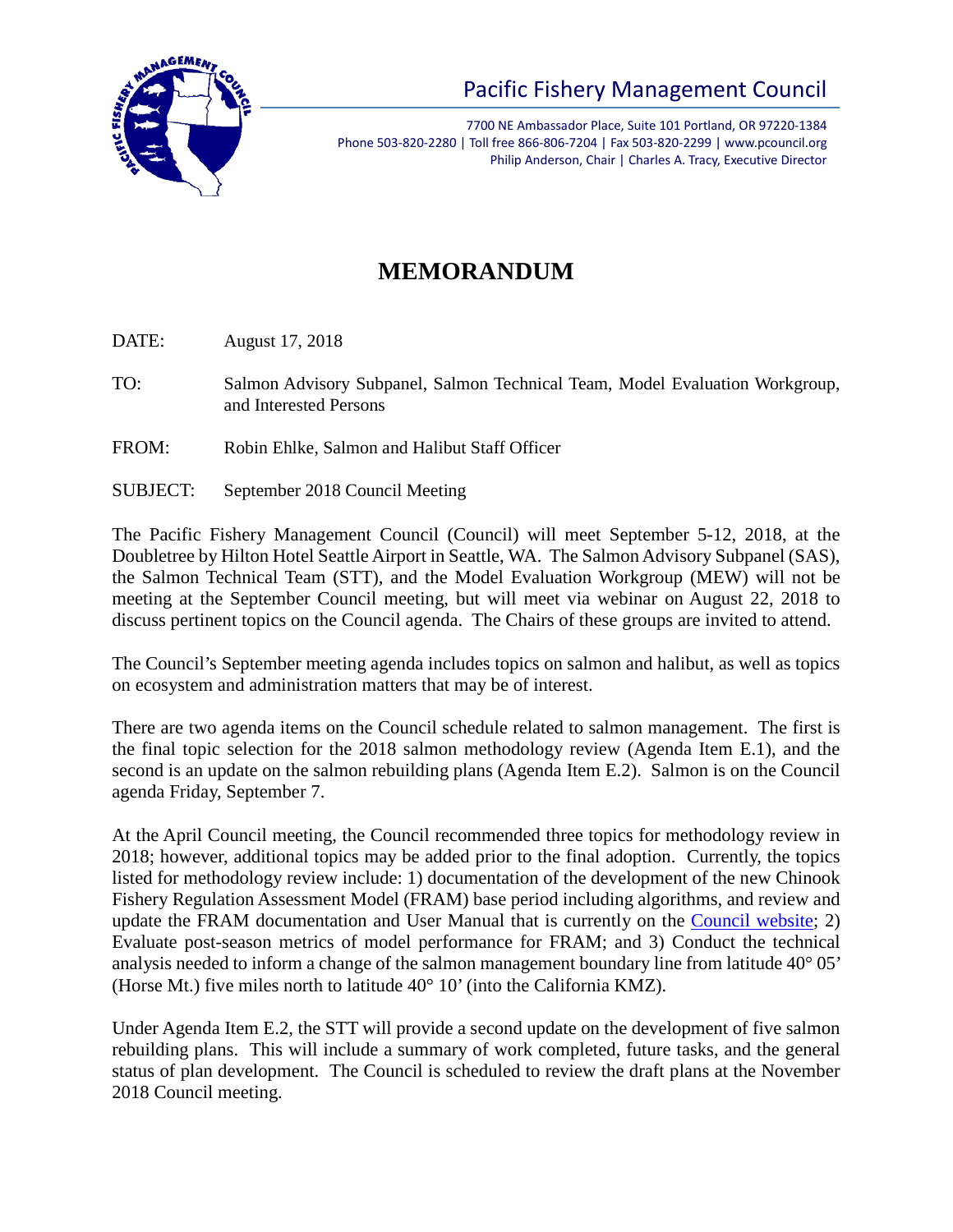For Pacific Halibut Management topics (Agenda Item J.1), the Council is scheduled to adopt for consideration proposed changes to the Pacific Halibut Catch Sharing Plan for 2019, and proposed changes to annual fishery regulations for 2019. The Council will consider the proposals at the upcoming September meeting, and is scheduled to take final action at the November Council meeting. Also under this agenda item, the International Pacific Halibut Commission will provide a report that may include potential changes to the non-Indian commercial directed halibut fishery season structure for 2019. Pacific Halibut is on the Council agenda Monday, September 10.

Ecosystem topics of interest include the 5-year review of the Council's Fishery Ecosystem Plan (Agenda Item G.2) and an update on the Climate and Communities Initiative (Agenda Item G.3). Ecosystem topics are on the Council agenda Saturday, September 8. A webinar is scheduled for August 21 to review these topics. Check the Council website for details.

In addition to the usual administrative matters including future workload and agenda planning (Agenda Item F.7), the Council will also discuss membership appointments and Council Operating Procedures (Agenda Item F.6) on Wednesday, September 12. Under Agenda Item F.6, among other things, the Council will begin to review Advisory Body membership. Advisory Body memberships are three-year terms, and all members are nominated; there is no automatic renewal. It is anticipated that the Council will announce a call-for-nominations shortly after this September meeting, with nominations due in October; in time for the November advanced briefing book.

Electronic copies of all the meeting materials are posted on our website at [http://www.pcouncil.org/council-operations/briefing-books/.](http://www.pcouncil.org/council-operations/briefing-books/) We will also post supplemental briefing materials on our website as they become available after distribution of the advanced briefing book.

If you have any questions, feel free to contact me. Thank you for your assistance.

RDE:ael

Enclosures:

- 1. Agenda Items E.1, E.2 Salmon Management
- 2. Agenda Items F.6, F.7 Administrative Matters
- 3. Agenda Items G.2, G.3 Ecosystem Management
- 4. Agenda Item J.1 Pacific Halibut Management

PFMC 8/02/18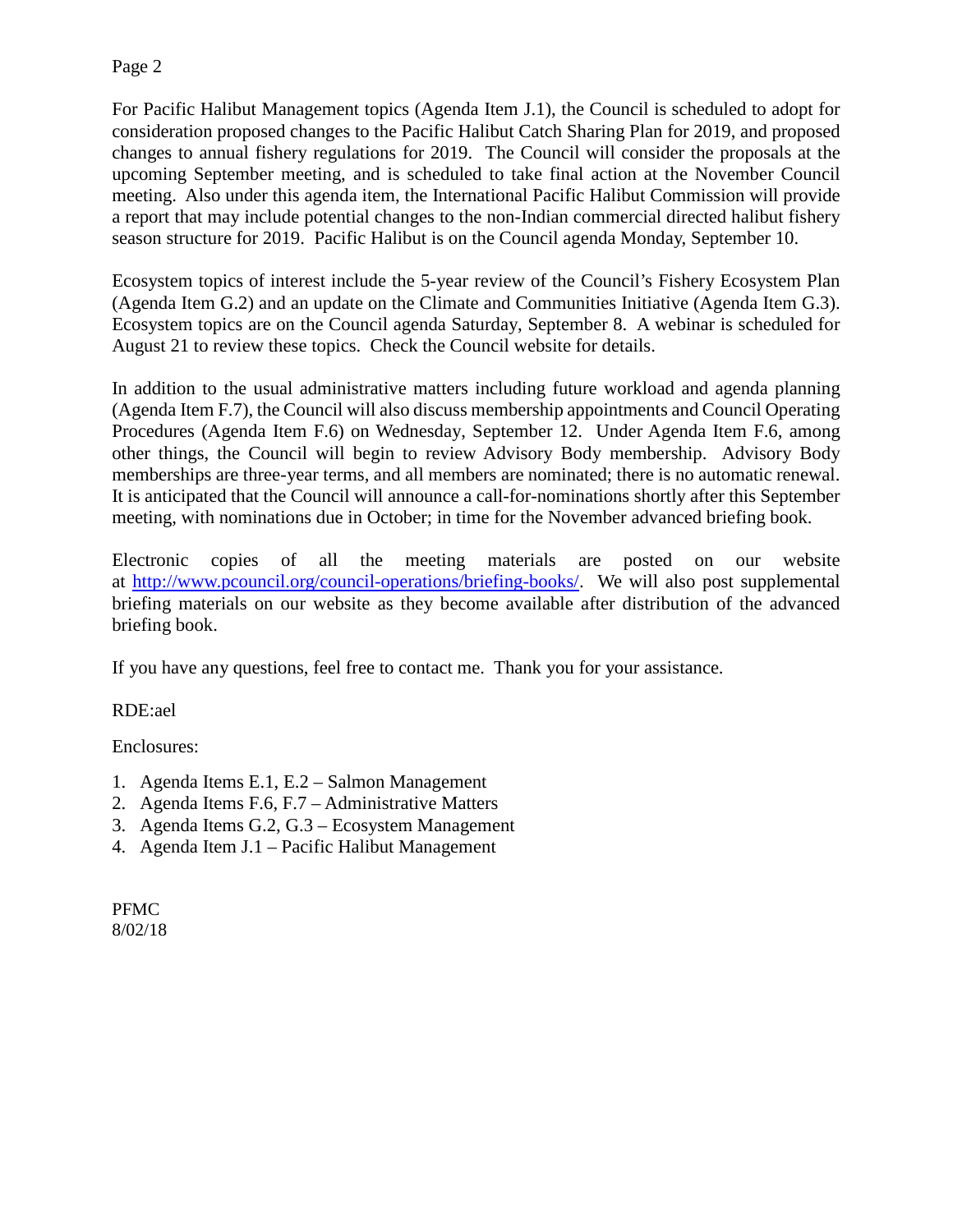

7700 NE Ambassador Place, Suite 101 Portland, OR 97220-1384 Phone 503-820-2280 | Toll free 866-806-7204 | Fax 503-820-2299 | www.pcouncil.org Philip Anderson, Chair | Charles A. Tracy, Executive Director

## **MEMORANDUM**

DATE: August 20, 2018

TO: Scientific and Statistical Committee

FROM: John DeVore

SUBJECT: September 2018 Council Meeting Materials

The Pacific Fishery Management Council (Council) and its advisory bodies will meet September 5-12, 2018 at the Doubletree by Hilton Hotel Seattle Airport, 18740 International Blvd., Seattle, WA. The Scientific and Statistical Committee's (SSC's) Ecosystem Subcommittee will meet on Wednesday, September 5, starting at 8 a.m. in the Cascade 11 Room. The full SSC will meet Thursday, September 6 and Friday, September 7 starting at 8 a.m. each day in the Cascade 11 Room. Your meeting materials are enclosed.

### Council Administrative Matters

The SSC will review the credentials for Mr. Jonathan Carey who has been nominated for the National Marine Fisheries Service (NMFS) West Coast Region seats on the Salmon Technical Team and Model Evaluation Workgroup vacated by Mr. Larrie LaVoy. The SSC will also review the credentials for Dr. James Hilger who has been nominated for the NMFS Southwest Fisheries Science Center seat on the Coastal Pelagic Species Management Team vacated by Dr. Emmanis Dorval. The SSC will be in closed session during this discussion which is listed on the agenda as Agenda Item F.6.

The SSC will also discuss potential changes to Council Operating Procedure 4 in preparation for considering appointments for at-large seats on the SSC. The SSC may deliberate the need for additional seats, fewer seats, and/or particular expertise needed to conduct future SSC business. This discussion will occur under Agenda Item F.6 later in the agenda.

The Council is scheduled to adopt a final draft of the 2018 Research and Data Needs document. The SSC will recommend research and data needs priorities and provide comments on the revised draft document.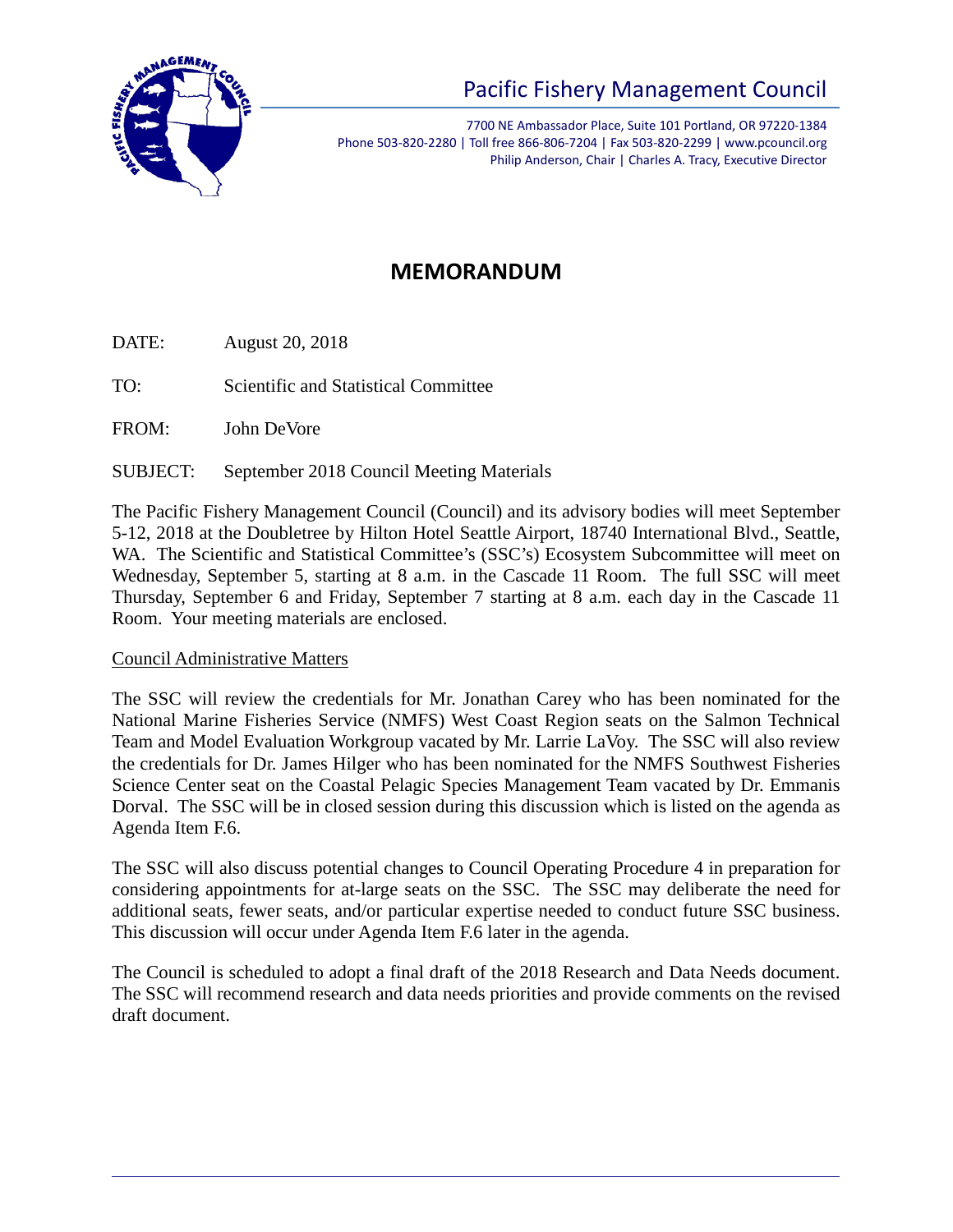#### Salmon Management

The SSC will recommend candidate items for an October methodology review by the SSC's Salmon Subcommittee and the Salmon Technical Team.

#### Ecosystem Management

The Council will consider the scope and schedule of its five-year review of the Fishery Ecosystem Plan at this meeting. The SSC will provide their recommendations on any changes to the plan and the review schedule.

The Council will consider the next steps in advancing the Climate and Communities Initiative. The SSC will review the report of The Nature Conservancy Workshop that was conducted in May 2018 and the Ecosystem Workgroup (EWG) report on this initiative and provide their recommendations to the Council. Dr. Dan Holland will attend an August 21 webinar conducted by the EWG on this initiative and provide a briefing to the SSC.

#### Highly Migratory Species Management

The SSC will review proposed methods for estimating bycatch relative to performance metrics in the drift gillnet fishery and make their recommendations to the Council.

#### Groundfish Management

The Council is scheduled to adopt a final 2019-2020 Terms of Reference (ToR) for Groundfish and Coastal Pelagic Species Stock Assessments. The SSC will review a revised draft of proposed changes to the ToR and make their recommendations to the Council.

The SSC will review new proposed methodologies or impact analyses informing groundfish management and will consider recommending those that merit a formal review next year.

The SSC will review a proposal for improving catch estimation methods in sparsely sampled mixed-stock fisheries and the report of the Methodology Review Panel. The SSC will consider endorsing this new methodology in their report to the Council.

Thank you all for your dedication to West Coast fishery management and the Council process. See you soon.

### JDD:rdd

Enclosures include:

### Council and SSC Administrative Matters

- 1. Agenda Item A.5 Council Meeting Agenda
- 2. Agenda Item F.1 Research and Data Needs Document Final Adoption
- 3. Agenda Item F.6 Membership Appointments and Council Operating Procedures
- 4. Agenda Item F.7 Future Council Meeting Agenda and Workload Planning